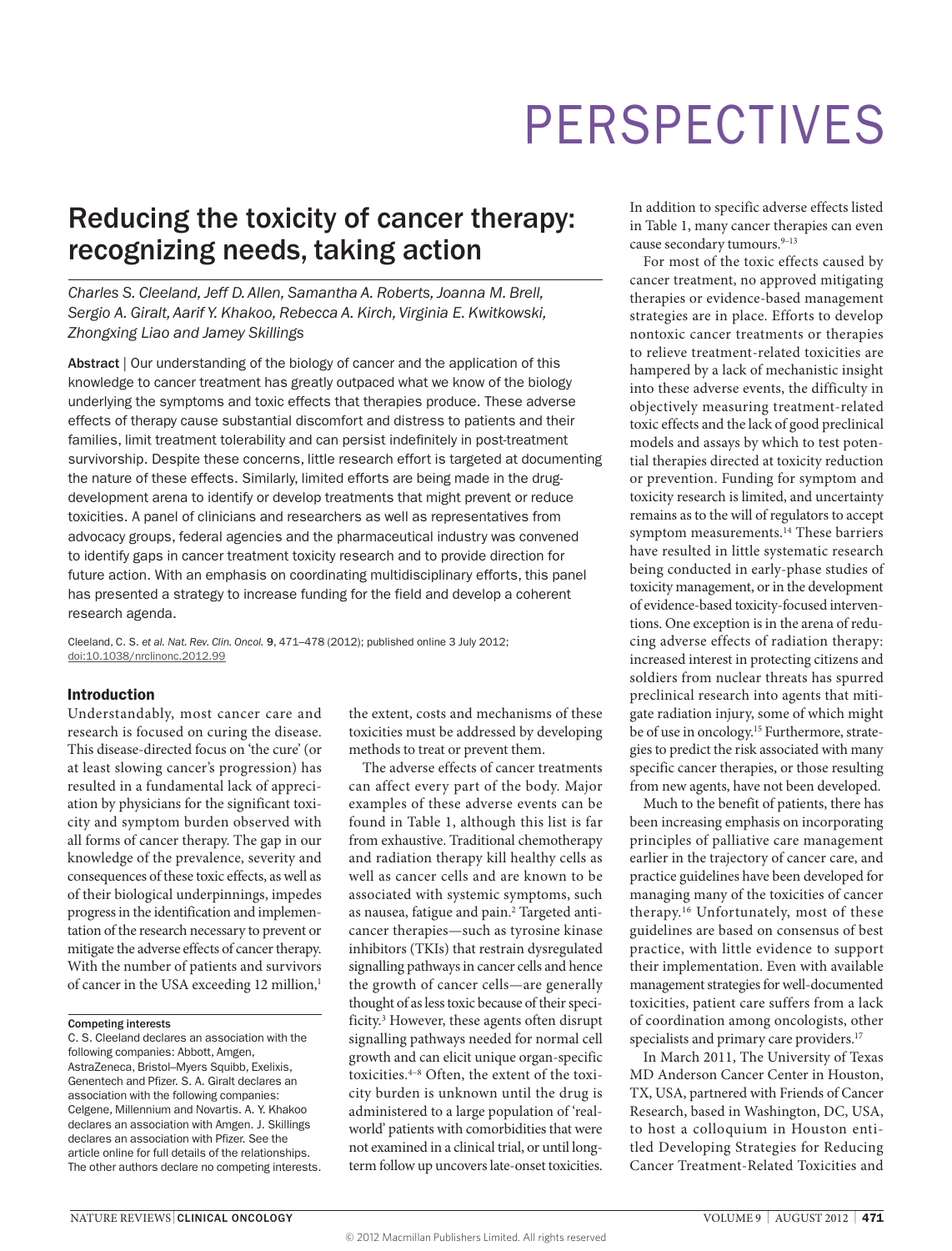Table 1 | Most common adverse effects of cancer therapy

| <b>Therapy</b>            | <b>Associated effects</b>                                                                                                                                                                                    | <b>Examples</b>                                                                                                                                                                                                                                                                                                                                                                                                                                                                                                                                                           |
|---------------------------|--------------------------------------------------------------------------------------------------------------------------------------------------------------------------------------------------------------|---------------------------------------------------------------------------------------------------------------------------------------------------------------------------------------------------------------------------------------------------------------------------------------------------------------------------------------------------------------------------------------------------------------------------------------------------------------------------------------------------------------------------------------------------------------------------|
| <b>Surgery</b>            | Inflammation; anatomical<br>complications or infection                                                                                                                                                       | Lymphoedema and pain <sup>64</sup> induced by abdominal surgery<br>Loss of voice after neck surgery <sup>65</sup>                                                                                                                                                                                                                                                                                                                                                                                                                                                         |
| Radiotherapy              | Damage to noncancerous<br>tissue; other effects are<br>site-dependent                                                                                                                                        | Pneumonitis <sup>66,67</sup> induced by thoracic radiation<br>Fatigue, cognitive dysfunction, mood disorder <sup>68-70</sup><br>induced by brain radiation<br>Gastroenteritis (nausea, vomiting, diarrhoea, weight<br>$loss$ <sup>71</sup> induced by abdominal radiation                                                                                                                                                                                                                                                                                                 |
| Cytotoxic<br>chemotherapy | Cell death in noncancerous<br>cells; systemic effects<br>include, but are not limited<br>to, central and peripheral<br>neurotoxicity, cardiotoxicity,<br>gastrointestinal toxicity<br>and immune suppression | Peripheral neuropathy <sup>72-75</sup> following taxane and<br>platinum therapy<br>Fatigue, cognitive dysfunction, depression46,68,70,72<br>induced by chemotherapy<br>Cardiomyocyte damage (irreversible; can lead to left<br>ventricular dysfunction and heart failure) <sup>76,77</sup> induced<br>by anthracycline<br>Vascular complications (ischaemia, thrombosis) <sup>78</sup><br>induced by antimetabolites<br>Gastroenteritis <sup>71</sup> induced by chemotherapy<br>Neutropenia (leading to high risk of infection) <sup>79</sup> induced<br>by chemotherapy |
| Hormone<br>therapy        | Disrupts endocrine system                                                                                                                                                                                    | Osteoporosis <sup>80</sup> induced by androgen-deprivation therapy<br>and aromatase inhibitors<br>Sexual dysfunction <sup>81</sup> induced by oestrogen therapy                                                                                                                                                                                                                                                                                                                                                                                                           |
| Targeted<br>therapy       | <b>Disrupts signalling</b><br>pathways required for<br>normal cell growth and<br>function; other effects are<br>pathway-dependent                                                                            | Metabolic toxicities (hyperglycaemia,<br>hypertriglyceridaemia, hypercholersterolaemia) <sup>82</sup><br>induced by mTOR inhibitors<br>Dermatologic toxicity <sup>4</sup> induced by EGFR inhibitors<br>Cardiovascular toxicity (hypertension, thrombosis,<br>angioedema) <sup>76,83</sup> induced by tyrosine kinase inhibitors<br>and angiogenesis inhibitors<br>Immunosuppression <sup>84</sup> induced by B-cell therapy                                                                                                                                              |

Symptoms. The meeting was sponsored by the C. Stratton Hill Colloquium on Pain and Its Relief. The individuals approached to participate in the colloquium were identified by the sponsors and were believed to be high-level stakeholders who could best research, advocate for and effect policy change toward understanding, managing and possibly eradicating the negative consequences of cancer treatment. These stakeholders attended from universities, hospitals, government agencies and pharmaceutical companies: The University of Texas MD Anderson Cancer Center, Baylor College of Medicine, Texas Oncology, Memorial Sloan–Kettering Cancer Center, National Cancer Institute (NCI), FDA, American Cancer Society, ASCO, American Society for Therapeutic Radiation Oncology, National Comprehensive Cancer Network, Oncology Nursing Society Foundation, National Coalition for Cancer Survivorship, National Center for Policy Analysis, National Patient Advocate Foundation, American Association for Cancer Research Survivorship Task Force, Lance Armstrong Foundation, Duke University Medical Center, Amgen, Pfizer, Genentech and Novartis.

The stakeholders participated in working groups and panel discussions to identify the challenges that have prevented progress in reducing treatment-related toxicities and symptom burdens and to develop strategic steps to meet these challenges. Recommendations were identified in five key areas: increasing the recognition of the impact of treatment-related toxicities on patients; improving cancer care in the clinic; promoting symptom and toxicity research; establishing research needs and an agenda; and developing a policy and advocacy strategy. In this Perspectives article, we discuss each of these key areas and the ways to address the challenges faced in this important arena of oncology care.

#### Increasing recognition

A primary objective of the colloquium was to develop research strategies to determine the percentage of people affected by both acute and long-term toxic effects of cancer treatments as well as the severity of these adverse effects. Panellists recommended several strategies to identify the gaps in our current knowledge of treatment-related toxicities and to collect further toxicity epidemiology data once areas of need have been identified (Box 1).

The first step towards understanding the consequences of treatment-related toxic

effects should be to conduct an inventory of symptoms and toxicities via a metaanalysis of the literature from clinical trials and observational studies. Most data about treatment-related toxic effects stem from industry-sponsored trials for regulatory approval, and generalization to the larger community of patients with cancer is problematic. The other major source of information about toxic effects is post-marketing reporting, which, in the USA, typically entails electronic submission of an adverse event to the FDA's Adverse Event Reporting System (AERS).18 Adverse event reporting can facilitate the detection of rare treatment-related toxic effects; however, because reporting to AERS is voluntary and can be performed by anyone, there are risks of under-reporting as well as biased and duplicated reporting.<sup>19</sup>

Analysing the data from these heterogeneous reports to determine causality or the percentage of a population experiencing an adverse event is difficult. Thus, a major panel recommendation was to establish a system of active monitoring for acute toxic effects beyond clinical trials. A proposed FDA programme, the Sentinel Initiative,<sup>20</sup> seeks to monitor the safety of regulated drugs through a national, integrated, standardized electronic system with access to electronic health records and insurance claims. Data would be maintained by individual institutions (such as insurance companies) to protect patient privacy. An operations centre would run queries to each participating institution and aggregate the resulting deidentified data. Currently in the pilot stage, the Sentinel Initiative will initially be used only by the FDA, with the goal of detecting adverse effects more quickly than they are currently identified. However, an important limitation of this system is that it requires prospective determination of what outcomes should be monitored and how often (for example, active monitoring for signals of hypertension or arrhythmia in agents suspected to be cardiotoxic).

Panellists also suggested that toxicity data could be collected through the American College of Surgeons' Commission on Cancer National Cancer Database<sup>21</sup> and that networks of cancer-care providers, such as the US Oncology Network, could be tasked with collecting toxicity reports and longitudinal data on care provided to patients with cancer. Existing registries, such as the Surveillance, Epidemiology and End Results (SEER) programme<sup>22</sup> of the National Cancer Institute (NCI) and the Center for Disease Control and Prevention's National Program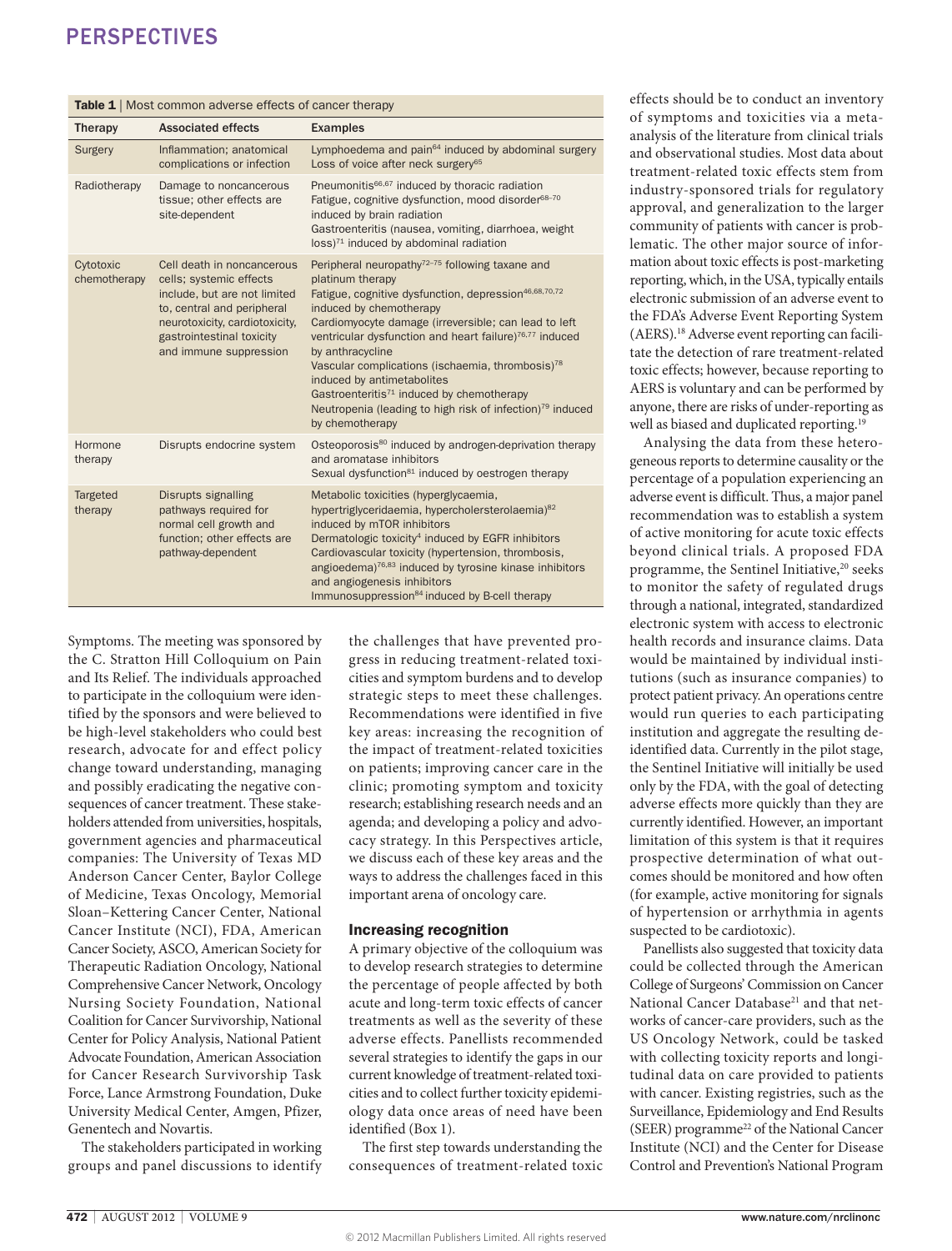of Cancer Registries,<sup>23</sup> could be enhanced to include toxicity and symptom data. SEER currently collects population-based incidence, prevalence and survival data from a subsample (28%) of the US population that is representative of the entire US population in terms of race, ethnicity and socioeconomic status.22 Using existing registries and health-information technology could contribute to a rapid-learning health-care system that would improve our understanding of the epidemiology of toxicities and overall cancer care.<sup>24</sup>

The panel emphasized the need to develop mechanisms for long-term monitoring of patient experiences beyond the duration of typical clinical trials. Long-term outcomes data could be obtained through NCI cooperative groups, which are consortia of cancer centres, academic researchers and community oncologists who perform multi-institutional clinical trials to address pressing challenges in oncology, such as how to improve patient quality of life.<sup>25</sup> Panellists suggested that the efforts of these cooperative groups could be aligned with those of survivorship programmes. Also, longitudinal data could be collected through online patient advocacy communities. An example of such a community is PatientsLikeMe®, where patients share information on their disease, drugs or supplements they are taking and the response of their disease to those drugs as well as the adverse effects they experience.<sup>26</sup> One PatientsLikeMe® research team predicted the response of patients with amyotrophic lateral sclerosis to lithium carbonate treatment months before randomized trials reached the same conclusion,<sup>27</sup> highlighting the possible utility and power of such tools.

Finally, large prospective observational studies of long-term outcomes are needed. Many clinical trials follow patients for only a short duration after completion of treatment. Long-term studies must be adequately powered to determine if a post-treatment adverse event is in fact caused by the treatment. Panellists noted models for long-term follow-up studies, such as the Childhood Cancer Survivor Study28 and the Alzheimer's Disease Neuroimaging Initiative (ADNI),<sup>29</sup> which provides a model for conducting multi-institutional studies that include comprehensive neuropsychological assessment, imaging, genetic analyses and biomarkers. An initiative like ADNI that examines several post-treatment toxicities could significantly advance our understanding of cancer treatment-related toxicity.

#### **Box 1** | Recommendations for collecting toxicity epidemiology data

Synthesize existing information

- Search the literature for meta-analyses of large-scale observational studies
- Use existing mechanisms to collect new information
- Monitor acute toxic effects through FDA Sentinel Initiative<sup>20</sup>
- Collect toxicity reports and longitudinal data from cancer-care providers
- Adapt existing registries to include toxicity and symptom data, such as the ACoS CoC national database<sup>21</sup> and NCI SEER registry<sup>22</sup>
- Include long-term outcomes data in NCI cooperative group research
- Enlist patient advocacy organizations to collect longitudinal data
- Adapt existing models for prospective long-term observational studies
- Adapt Childhood Cancer Survivor Study<sup>28</sup> for long-term studies of adult survivors
- Use ADNI<sup>29</sup> as a model for collecting epidemiology data linked with genetic biomarker data Abbreviations: ACoS CoC, American College of Surgeons' Commission on Cancer; ADNI, Alzheimer's Disease

Neuroimaging Initiative; NCI, National Cancer Institute; SEER, Surveillance, Epidemiology and End Results.

#### Improving care in the clinic

Although our understanding of most treatment-related toxic effects and how to reduce these effects is lacking, some symptoms and toxicities can be addressed through proactive management in the clinic and integrating palliative care with disease-directed treatment. Educating health professionals, patients and their families as well as policymakers about treatment-related toxic effects and known management strategies is an action step we can immediately take to help reduce patient discomfort and improve patient and family quality of life.

A key panel recommendation in this area is to enhance physician training in multidisciplinary care to better equip primary care physicians, oncologists and other professionals with the skills they need to effectively assess and address pain, distress and other symptoms that burden patients and their families. Core competency training in palliative care and toxicity management should be required for all fellows and included across all disciplines oncologic and nononcologic physicians should be trained to anticipate, recognize and manage medical toxicities and, in complex cases, should be encouraged to request specialized assistance. For example, organ-specific intervention, such as the involvement of a cardiologist in the event of heart failure or a pulmonologist in the event of lung injury, should be requested.

Panellists discussed the need for integration of known symptom management strategies and guidelines into clinical practice. For example, management strategies have been devised for the dermatologic toxicities of EGFR inhibitors<sup>30</sup> as well as for the metabolic disorders induced by treatment with mTOR inhibitors.<sup>31</sup> Additionally, evidence-based guidelines for standard clinical practice and, in some

cases, for management of specific adverse effects of cancer treatments are published by organizations such as ASCO and the National Comprehensive Cancer Network (NCCN). For example, NCCN has guidelines for cancer-related pain,<sup>32</sup> antiemesis<sup>33</sup> and management of chemotherapy-induced anaemia.34 ASCO also has guidelines for the use of antiemetics $35$  and chemotherapy and radiotherapy protectants<sup>36</sup> as well as for prevention and management of venous thromboembolism.37 However, even though these guidelines exist, compliance is not mandatory. Monitoring prescribing patterns and providing incentives for following established guidelines could help increase adherence to these guidelines.

Another recommendation in this area is to empower patients and their families by making them aware of the availability of multidisciplinary care teams who can work with a patient's primary doctor to provide an extra layer of support in managing symptoms, pain and stress. Patient and family goals should be identified early in the disease course and every discussion about a potential therapy option should include information about the possible toxicities of that treatment and any known strategies to mitigate those toxicities. Patient education could greatly improve the medical decisionmaking process and help patients manage their own symptoms. Educational activities should also be directed toward the patient's family and caregivers, as well as toward the internist participating in their care.

#### Promoting toxicity research

Research into the effects of treatmentrelated symptoms on patient outcome has been hampered by funding issues and the low priority given to the development of new agents for toxicity management. Although the area of palliative care is an increasingly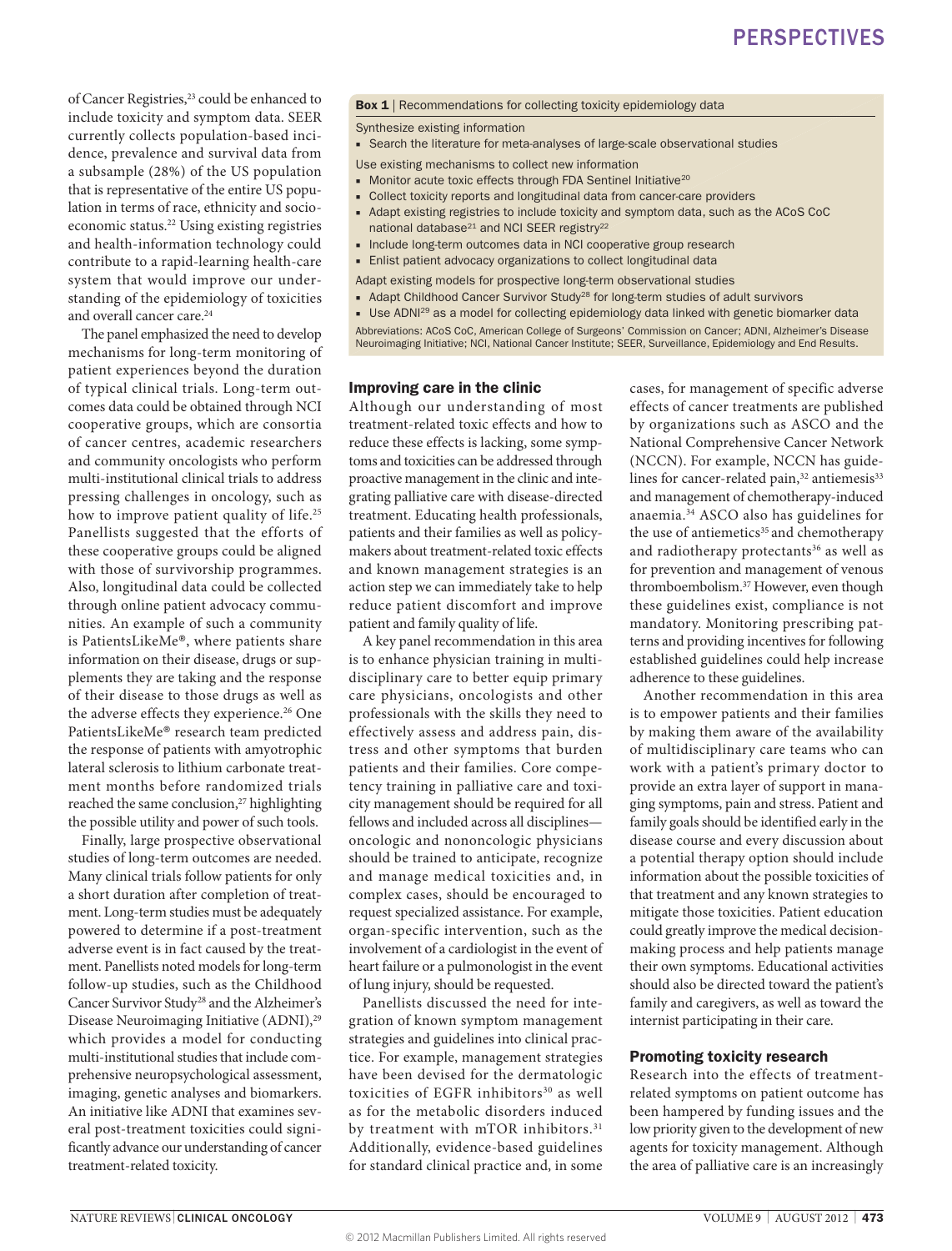**Box 2** | Recommendations for increased funding and visibility of toxicity research

Develop a focus on cancer treatment toxicities at the NIH

- Create an office within the National Cancer Institute dedicated to toxicity research
- Integrate toxicity research across all NIH institutes

Incorporate symptom and toxicity expertise into NIH study sections

- Incorporate clinicians, clinical trialists and basic scientists familiar with cancer treatment toxicities into existing study sections, namely Clinical Oncology, Developmental Therapeutics, Radiation Therapeutics and Biology
- Create new study sections to focus on basic and translational toxicity research

Identify new funding streams

- Develop partnerships to enable collaborations between the private and public sectors
- Increase visibility of the results of toxicity research
- Incorporate symptom and toxicity expertise into mainstream journal peer review
- Dedicate visible toxicity symposia at major professional meetings

attractive field for those who treat patients,<sup>16,38</sup> toxicity-focused research is rarely chosen as a research career path in any oncology discipline. Also, such research is difficult to publish because there are few expert reviewers familiar with this topic, and, perhaps consequently, mainstream journals with the most impact in the field are wary of publishing the reports. Nonetheless, research into cancer therapy-induced toxicity could be quite productive, given the prevalence of many adverse effects and the opportunity they offer of studying a pathological phenomenon caused by a defined insult. Importantly, the panel agreed that generalization of potential findings in this area could extend beyond cancer care. If we brought to bear all of our tools for interrogating human physiology and pathophysiology, including our expanding knowledge of the human genome, epigenome and proteome, we could potentially improve our understanding of these toxic effects and develop effective interventions.

The panellists developed a set of recommendations to stimulate research in the USA into treatment-related toxic effects and to disseminate the results of such research (Box 2). Although the panel acknowledged that palliative care is often emphasized in European, Canadian and Australian cancer research agendas, precise information was not available about the level of toxicity research in these programmes. However, a recent report of the UK National Cancer Research Institute research priorities stated that investment in palliative and supportive care research amounted to <4% of all cancer research investment.39 Personal communications with officials at the NIH suggest that the level of investment is lower in the USA.

A priority recommendation of the panel in this area was to develop an NIH–NCI structure for toxicity-related research.

Although toxicity research implicates multiple NIH institutes and centres, the disease-focused mission of the NIH largely overlooks the issue of therapyrelated toxic effects. Panellists suggested that an office should be created within the NCI specifically focused on studying the adverse effects associated with cancer treatments. Indeed, the Community Clinical Oncology Program within the NCI currently funds community-based symptom-management research, but this programme does not focus on mechanismbased toxicity research.<sup>40</sup> Furthermore, the NCI Office of Survivorship,<sup>41</sup> which supports research aimed at examining and controlling late effects of cancer treatments, is not focused on promoting and supporting research to elucidate the underlying biological mechanisms of treatment-related toxicities. Importantly, the focus on cancer treatment-related toxicity should not end with the NCI. Toxicity research should be integrated across all NIH institutes, and interactions between the NCI and other NIH departments should be encouraged to promote multidisciplinary science. For example, a group studying chemotherapyinduced neuropathy should include not only oncologists, but also experts in neuroscience.

The panel agreed that the NIH and NCI must develop granting mechanisms that encourage toxicity research. Most importantly, study sections reviewing grants for toxicity research must have the relevant expertise. The panel suggested that such expertise be incorporated into existing study sections, or that new study sections be formed to focus on basic and translational toxicity research. Specifically, the panel identified three existing study sections that would benefit from the inclusion of clinicians and clinical trialists familiar with cancer treatments and the toxicities

they cause: Radiation Therapeutics and Biology, Developmental Therapeutics and Clinical Oncology. Although these sections focus on new therapeutic agents, they could also review studies aimed at understanding the toxicities of agents currently in use. One mechanism to promote participation would be to include toxicity research as a target of the Clinical and Translational Science Awards.

Funding for toxicity-related research is desperately needed and this should be a priority of the NIH. Panellists noted, however, that the current fiscal environment requires that new funding streams be identified. This area is ripe for the involvement of public–private partnerships to enable collaboration between the NIH or FDA as well as stakeholders in the private sector, such as pharmaceutical companies or patient-advocacy organizations such as the American Cancer Society, Lance Armstrong Foundation, Susan G. Komen for the Cure and the Leukemia and Lymphoma Society. The Foundation for the NIH, for example, has convened projects with a variety of stakeholders that support a deeper understanding of drug safety. These projects include the Drug-Induced Liver Injury Network, which is focused on liver injury caused by prescription and nonprescription drugs,<sup>42</sup> and the Observational Medical Outcomes Partnership, which researches methods to analyse healthcare databases for the identification and evaluation of safety signals from prescribed drugs.<sup>43</sup> More projects such as these, with a focus on cancer treatment-related toxicities, are needed.

In addition to finding funds for toxicity research, mechanisms must be developed to increase the reporting of the results of symptom and toxicity research and the visibility of that reporting. As with grant review, peer review at mainstream journals must include symptom and toxicity expertise. The panellists also agreed that professional organizations, such as ASCO, the Oncology Nursing Society, American Association for Cancer Research, American Society for Therapeutic Radiology and Oncology and American Society of Hematology, should dedicate visible symposia and poster sessions at their professional meetings. Highlighting toxicity research can promote the field to young researchers in basic, translational or clinical science as a possible career choice. Training and workforce development programmes should be developed using NIH training awards to further incentivize toxicity research.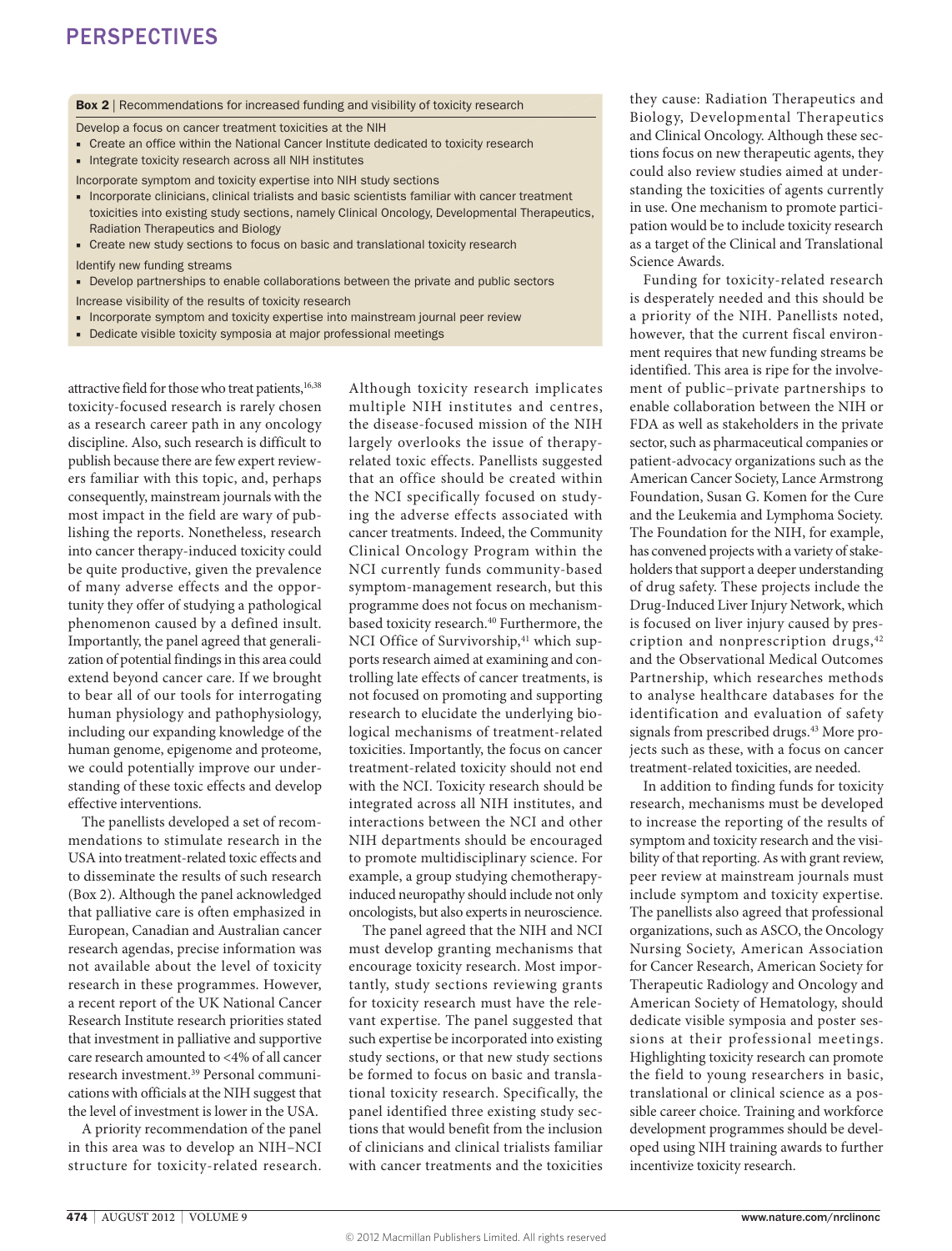#### Establishing a research agenda

In addition to active and long-term monitoring of toxic effects, the panellists agreed that the most pressing basic and translational research needs are related to laying the 'groundwork' for developing new drugs to prevent or mitigate toxic effects. Research should focus on tailoring curative treatments with consideration for toxicity risk, and on preventing and controlling adverse effects. These research areas encompass the development of better screening or preclinical methods to detect toxic effects before a therapeutic candidate goes to trial, mechanism-of-action studies to determine how certain toxic effects become manifest and the development of predictive and surrogate genetic and proteomic biomarkers to identify patients at high risk of having adverse effects (Box 3).

Preclinical toxicity studies of anticancer agents are usually designed to detect severe damage to vital organs.44 Many of these do not correlate well with toxicities in humans and cannot be used for mechanistic studies or for the evaluation of potentially mitigating therapies.45 However, a few preclinical animal models of major toxic effects (for example, models of therapy-related cognitive dysfunction<sup>46</sup> or mucositis<sup>47</sup>) are available, although limited effort has been made to use these models for mechanistic studies. The development of animal models for treatmentrelated fatigue, disrupted sleep, motivational loss and cognitive deficit is currently an active area of research and might provide a better mechanistic understanding of why treatment produces these symptoms.<sup>48,49</sup> Indeed, matching of patient symptom reports to murine behaviour is possible, albeit difficult, and these efforts are guided in part by patients. In addition, mouse models of pneumonia have been developed to study the mechanism of chemotherapy-induced pneumonia in patients with leukaemia and to test potential mitigating therapies.<sup>50</sup> Several mouse models have also been developed to study the mechanism of cardiotoxicity related to TKIs and to determine ways to predict patients at risk of cardiotoxicity.<sup>51</sup> Rat models of neuropathy have also been developed.52 Despite these advances, additional animal models are needed for preclinical mechanism-of-action studies and for screening strategies that incorporate assessment of toxicity to vital organs (the kidneys, liver, brain, heart and peripheral nervous system).

Another priority is the development of simple cellular assays that are amenable to high-throughput screening and yield a

#### **Box 3** | Recommendations for toxicity research agenda

Develop preclinical models of treatment toxicities

■ Animal models for mechanism-of-action studies

■ Cellular assays for high-throughput screening of new drug candidates to detect toxicities early in development

Use systems-biology approaches in toxicity research

- Correlate clinical adverse events to predictive biomarkers
- Identify signalling pathways involved in treatment-induced toxicities

Collect symptom data in clinical trials

- Collect rigorous PRO data
- Use existing PRO measurements
- Develop and validate new PRO measurements
- Develop new and use existing standardized quantitative measures of toxicities
- Seek FDA guidance early in development to ensure adequate symptom measurement Abbreviation: PRO, patient-reported outcome.

readout that is both sensitive and specific for clinically significant, dose-limiting toxicities. In addition to providing information about the toxicities of new anticancer agents that will eventually become approved for use in patients, such a screening strategy could potentially reduce the number of early-phase trials of agents that ultimately fail because of drug intolerance and reduce the significant costs of these trials to the biopharmaceutical industry. The cell types used would depend on the toxicity being studied, and care would be needed to ensure that the most relevant cell type is chosen for preclinical studies. For example, human embryonic stem-cellderived cardiomyocytes might be of use in screening agents for cardiotoxicity and far more relevant than performing such screening assays in cardiomyocytes derived from rodent sources.<sup>53</sup>

Systems-biology approaches could provide predictive and mechanistic insight and facilitate the identification of relevant biomarkers.54 Indeed, systems-biology has become a priority focus at the FDA Center for Drug Evaluation and Research, as evidenced by its new pharmacological mechanism-based drug safety assessment and prediction programme,<sup>55</sup> which will provide hypothesis-generating data to complement pharmacovigilance surveillance programmes. As a part of this program, the FDA (in collaboration with Friends of Cancer Research, Reagan–Udall Foundation and Susan G. Komen for the Cure) has initiated a pilot project using a systemstoxicology approach to evaluate the mechanisms of cardiotoxicity of TKIs.<sup>56</sup> Using data mined from both published literature and secondary safety analyses from clinical trials, the project aims to determine patterns of cardiotoxicity elicited by different TKIs, which will then be correlated with genomic and proteomic analyses in a selection of

preclinical models of cardiotoxicity. The ultimate goals of this project are to determine how well various preclinical models correlate with clinical adverse events and to identify biomarkers of cardiotoxicity that can be screened early in the drug development pipeline. Ideally, results from this project will guide future, similar studies of other toxic effects.

In clinical studies, sponsors should collect rigorous data on the toxicities of new drugs from the patients' perspectives, in addition to the routine reports of adverse events, which typically stop after approximately 3 months. Sponsors in oncology drug development must prioritize the inclusion of patient-reported outcomes (PROs), which are patient ratings of the severity of adverse effects and symptoms, in their development plans. PROs should also include healthrelated quality of life and health-economic data. To improve the existing PRO infrastructure, the refinement of existing PRO measures as well as the development and validation of new PRO measures are needed. One initiative in this area is the effort of the NCI to include PROs in its Common Terminology Criteria for Adverse Events, which is the standard form that clinicians use to report toxicities of oncologic drugs.<sup>57</sup> Electronic methods of PRO data capture, such as computer–telephone interfaces or online reporting, greatly enhance our ability to capture such data routinely and to detect early signals of toxicity.58 Aside from PROs, the development of standardized quantitative clinical measures of toxicities and the use of these measures in clinical studies is also required to understand the adverse effect of oncology drugs, especially new products. New or improved technology, such as advanced imaging methods, could also be used to examine both central and peripheral responses to toxic therapies.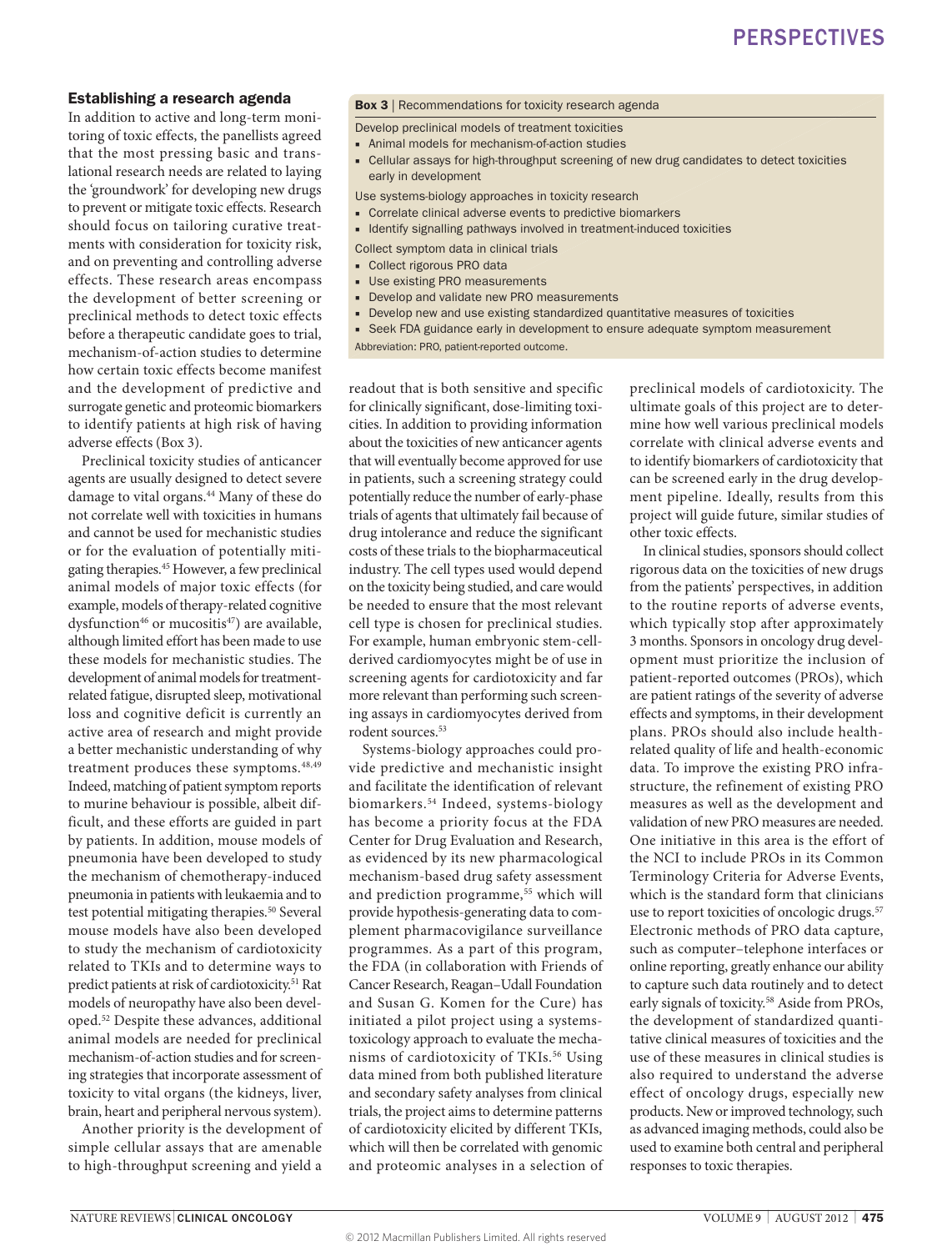Clear and consistent regulatory advice from the FDA might encourage sponsors to prioritize measures of symptoms and toxic effects as primary or key secondary end points in drug development plans. The FDA has signalled its interest in understanding the safety of oncologic drugs by restructuring its Oncology Office and creating the Division of Hematology Oncology Toxicology, which will be dedicated to reviewing nonclinical pharmacology and toxicology aspects of cancer therapies. Another indication of the FDA's commitment to understanding the adverse effects of cancer therapy is the 2009 publication of its guidance for industry on PROs, which specifies that experiences perceived by the patients (such as symptoms) are best measured using PROs.59 The guidance for industry also outlines the methodological standards the FDA requires when using PROs to support labelling claims.<sup>59</sup>

Finally, in the post-marketing setting, observational studies such as registries and retrospective database analyses, which might include PROs and tissue or DNA collection, can help to generalize drug effects from clinical trials to the clinic. Additionally, tissue and DNA databases in particular might be useful in elucidating the mechanisms of disease as well as the safety of and response to therapy. A collaborative approach among the pharmaceutical industry, academia and clinicians is essential to support both preclinical and clinical investigator-initiated research.

#### Developing policy and advocacy

To convince policymakers to increase focus and funding on toxicity research and improving symptom management, the costeffectiveness of reducing adverse effects of therapy must be demonstrated. Determining the consequences of toxic effects caused by cancer treatments on the health-care system will be necessary. How often do the unmanaged toxic effects lead to emergency room visits and hospital admissions? How much do these admissions cost the system? What is the cost in terms of lost work or productivity to the patients and their caregivers? Can toxicity management and supportive care be integrated into standard care to reduce the rate of early termination of effective anticancer regimens? Along these lines, can comprehensive cancer care (including proactive symptom management, toxicity management and other aspects of palliative care) reduce these burdens on the health care system?

Patients and health professionals must join forces to convince the scientific community, philanthropic funders and policy makers that toxicity research and symptom relief has value as an essential aspect of patient-centred care. Scientific and clinical communities need to advocate for changes in their own institutions to make toxicity research a priority. New researchers should be encouraged to take on toxicity reduction as an active area of investigation. Additionally, scientists in oncology need to reach out to professional organizations outside of oncology, such as the Endocrine Society, American College of Cardiology, American Heart Association, and others, to urge that they incorporate toxicity research and symptom management into their own agendas to promote the field as a valid arena for study.

#### **Conclusions**

That toxicity from cancer therapy can be debilitating, interfere with treatment dose and adherence, affect survival and persist indefinitely in cancer survivors is widely recognized by the oncology community. Much of the scientific expertise, from genomic or molecular to epidemiological and drug development, is already mature enough for rapid progress to be made in the reduction or prevention of treatment-related toxicities. The predominant need now is to recognize and quantify the consequences that these toxic effects have on patient function and survival as well as understand the individual and societal burdens that they cause. The next step is to develop a scientific strategy to coordinate the many disciplines that must work together to reduce adverse effects to therapy experienced. Variability in symptom and toxicity expression must be addressed; why do some patients have relatively minor toxic or symptomatic responses to cancer therapy, whereas the toxic effects of therapy can debilitate others with the same cancer who are undergoing the same treatment? The same methods being successfully used to understand the biological variability underlying risk for developing cancer, drug response and drug resistance could and should be applied to risk for toxicity. And, as we discover agents that modify drug resistance and the mechanisms that produce it,60–62 the same discovery pathways should be applicable to toxicity reduction. An immediate need is the development of toxicity 'phenotypes', which will require refinement of toxicity measurement, both in the clinic and through behavioural and

self-reported measures. Once these phenotypes gain consensus support, the research strategy will become more tractable to the cancer research community, and research approaches will become clearer. Work groups could be formed to focus on specific toxicities or clusters of toxicities that commonly co-occur—a strategy that has been productive with other health problems, such as rheumatic disease.<sup>63</sup> Early successes should sustain persistent efforts in this area.

Finally, advocacy from patient organizations and other groups who promote various areas of oncology research must be developed. Broad communication is essential to promote the message that the cost of developing this research (from training toxicity-focused researchers to expenditures for the wide range of research that is needed) is feasible, within our grasp and worth our efforts.

*Department of Symptom Research (C. S. Cleeland) and Department of Radiation Oncology (Z. Liao), The University of Texas MD Anderson Cancer Center, 1515 Holcombe Boulevard, Unit 1450, Houston, TX 77030, USA. Friends of Cancer Research, 2231 Crystal Drive, Suite 200, Arlington, VA 22202, USA (J. D. Allen, S. A. Roberts). Symptom Management and Drug Development, Community Oncology and Prevention Trials Research Group, National Cancer Institute, 6130 Executive Boulevard, EPN 2013, Rockville, MD 20892, USA (J. M. Brell). Adult Bone Marrow Transplant Service, Memorial Sloan–Kettering Cancer Center, 1275 York Avenue, Box 235, New York, NY 10065, USA (S. A. Giralt). Research, Metabolic Disorders, Amgen, 1120 Veterans Boulevard, San Francisco, CA 94080, USA (A. Y. Khakoo). Quality of Life and Survivorship, American Cancer Society, Inc., 901 East Street NW #500, Washington, DC 20004, USA (R. A. Kirch). Office of Hematology Oncology Products, Center for Drug Evaluation and Research, FDA, WO 22/Room 2212, 10903 New Hampshire Avenue, Silver Spring, MD 20993, USA (V. E. Kwitkowski). Pfizer Medical Affairs, Pfizer Inc., 235 East 42nd Street, New York, NY 10017, USA (J. Skillings).* 

*Correspondence to: C. S. Cleeland [ccleeland@mdanderson.org](mailto:ccleeland@mdanderson.org)*

- 1. Centers for Disease Control and Prevention (CDC). Cancer survivors—United States, 2007. *MMWR Morb. Mortal. Wkly Rep.* 60, 269–272 (2011).
- 2. Dantzer, R., Meagher, M. W. & Cleeland, C. S. Translational approaches to treatment-induced symptoms in cancer patients. *Nat. Rev. Clin. Oncol.* http://dx.doi.org/10.1038/ nrclinonc.2012.88
- 3. Segota, E. & Bukowski, R. M. The promise of targeted therapy: cancer drugs become more specific. *Cleve. Clin. J. Med.* 71, 551–560 (2004).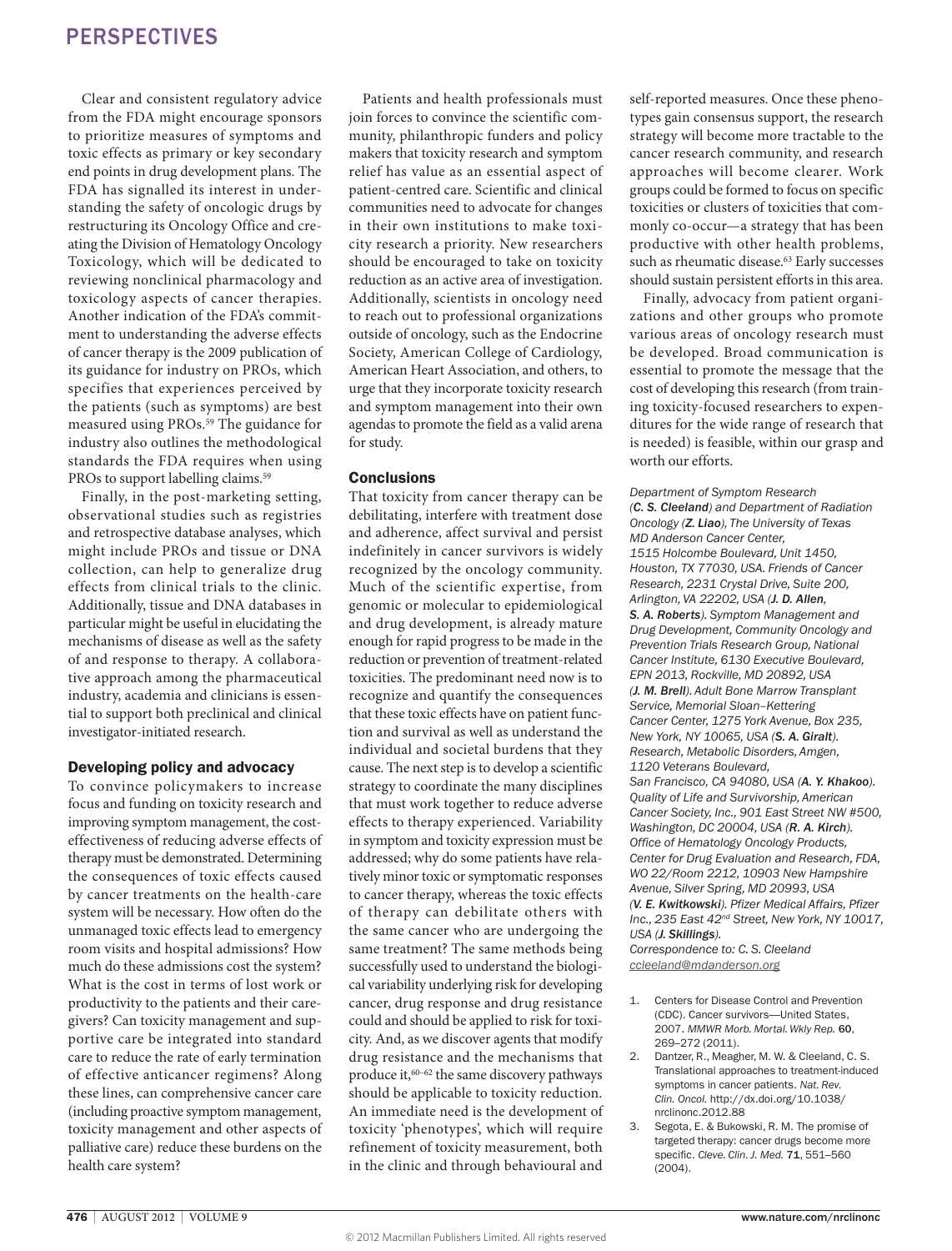- 4. Fakih, M. & Vincent, M. Adverse events associated with anti-EGFR therapies for the treatment of metastatic colorectal cancer. *Curr. Oncol.* 17 (Suppl. 1), S18–S30 (2010).
- 5. Sankhala, K. *et al.* The emerging safety profile of mTOR inhibitors, a novel class of anticancer agents. *Target. Oncol.* 4, 135–142 (2009).
- 6. Shepard, D. R. & Garcia, J. A. Toxicity associated with the long-term use of targeted therapies in patients with advanced renal cell carcinoma. *Expert Rev. Anticancer Ther.* 9, 795–805 (2009).
- 7. Subbiah, I. M., Lenihan, D. J. & Tsimberidou, A. M. Cardiovascular toxicity profiles of vascular-disrupting agents. *Oncologist* 16, 1120–1130 (2011).
- 8. Yang, X. *et al.* Kinase inhibition-related adverse events predicted from *in vitro* kinome and clinical trial data. *J. Biomed. Inform.* 43, 376–384 (2010).
- 9. Bostrom, P. J. & Soloway, M. S. Secondary cancer after radiotherapy for prostate cancer: should we be more aware of the risk? *Eur. Urol.* 52, 973–982 (2007).
- 10. Chaturvedi, A. K. *et al.* Second cancers among 104,760 survivors of cervical cancer: evaluation of long-term risk. *J. Natl Cancer Inst.* 99, 1634–1643 (2007).
- 11. Kry, S. F. *et al.* The calculated risk of fatal secondary malignancies from intensitymodulated radiation therapy. *Int. J. Radiat. Oncol. Biol. Phys.* 62, 1195–1203 (2005).
- 12. Nieder, A. M., Porter, M. P. & Soloway, M. S. Radiation therapy for prostate cancer increases subsequent risk of bladder and rectal cancer: a population based cohort study. *J. Urol.* 180, 2005–2009 (2008).
- 13. Smith, R. E., Bryant, J., DeCillis, A. & Anderson, S. Acute myeloid leukemia and myelodysplastic syndrome after doxorubicincyclophosphamide adjuvant therapy for operable breast cancer: the National Surgical Adjuvant Breast and Bowel Project Experience. *J. Clin. Oncol.* 21, 1195–1204 (2003).
- 14. Basch, E. *et al. Symptom measurement in clinical trials.* Conference on Clinical Cancer Research, November 2011 [online], [http://www.focr.org/images/stories/pdf/](http://www.focr.org/images/stories/pdf/panel3final110411.pdf) [panel3final110411.pdf](http://www.focr.org/images/stories/pdf/panel3final110411.pdf) (2011).
- 15. Movsas, B. *et al.* Decreasing the adverse effects of cancer therapy: National Cancer Institute guidance for the clinical development of radiation injury mitigators. *Clin. Cancer Res.* 17, 222–228 (2011).
- 16. Smith, T. J. *et al.* American Society of Clinical Oncology provisional clinical opinion: the integration of palliative care into standard oncology care. *J. Clin. Oncol.* 30, 880–887 (2012).
- 17. Rose, D. E. *et al.* Prevalence, predictors, and patient outcomes associated with physician co-management: findings from the Los Angeles Women's Health Study. *Health Serv. Res.* 47, 1091–1116 (2012).
- 18. FDA. *Drugs: Adverse Event Reporting System (AERS)* [online], [http://www.fda.gov/Drugs/](http://www.fda.gov/Drugs/GuidanceComplianceRegulatoryInformation/Surveillance/AdverseDrugEffects/default.htm) [GuidanceComplianceRegulatoryInformation/](http://www.fda.gov/Drugs/GuidanceComplianceRegulatoryInformation/Surveillance/AdverseDrugEffects/default.htm) [Surveillance/AdverseDrugEffects/default.htm](http://www.fda.gov/Drugs/GuidanceComplianceRegulatoryInformation/Surveillance/AdverseDrugEffects/default.htm) (2012).
- 19. Institute of Medicine (US) Forum on Drug Discovery, Development, and Translation. *Emerging safety science: workshop summary* [online], [http://www.ncbi.nlm.nih.gov/books/](http://www.ncbi.nlm.nih.gov/books/NBK4146/pdf/TOC.pdf) [NBK4146/pdf/TOC.pdf](http://www.ncbi.nlm.nih.gov/books/NBK4146/pdf/TOC.pdf) (2008).
- 20. FDA. *Safety: FDA's Sentinel Initiative* [online], [www.fda.gov/Safety/FDAsSentinelInitiative](http://www.fda.gov/Safety/FDAsSentinelInitiative) (2012).
- 21. American College of Surgeons. *Cancer programs: national cancer data base* [online], <http://www.facs.org/cancer/ncdb/>(2011).
- 22. National Cancer Institute. *Surveillance Epidemiology and End Results* [online], <http://seer.cancer.gov>.
- 23. Centers for Disease Control and Prevention. *National Program of Cancer Registries (NPCR)* [online],<http://www.cdc.gov/cancer/npcr/> (2012).
- 24. Abernethy, A. P. *et al.* Rapid-learning system for cancer care. *J. Clin. Oncol.* 28, 4268–4274  $(2010)$
- 25. National Cancer Institute. *Factsheet: NCI's clinical trials cooperative group program* [online], [http://www.cancer.gov/cancertopics/](http://www.cancer.gov/cancertopics/factsheet/NCI/clinical-trials-cooperative-group) [factsheet/NCI/clinical-trials-cooperative-group](http://www.cancer.gov/cancertopics/factsheet/NCI/clinical-trials-cooperative-group) (2012).
- 26. *PatientsLikeMe®* [online],
- <http://www.patientslikeme.com> (2012). 27. Wicks, P., Vaughan, T. E., Massagli, M. P.
- & Heywood, J. Accelerated clinical discovery using self-reported patient data collected online and a patient-matching algorithm. *Nat. Biotechnol.* 29, 411–414 (2011).
- 28. Oeffinger, K. C. *et al.* Chronic health conditions in adult survivors of childhood cancer. *N. Engl. J. Med.* 355, 1572–1582 (2006).
- 29. *ADNI Alzheimer's Disease Neuroimaging Initiative* [online], <http://adni.loni.ucla.edu> (2012).
- 30. Lacouture, M. E. *et al.* Clinical practice guidelines for the prevention and treatment of EGFR inhibitor-associated dermatologic toxicities. *Support. Care Cancer* 19, 1079–1095 (2011).
- 31. Busaidy, N. L. *et al.* Management of metabolic effects (hyperlipidemia and hyperglycemia) associated with anticancer agents targeting the pi3k-Akt-mTOR (PAM) pathway*. J. Clin. Oncol.* (in press).
- 32. National Comprehensive Cancer Institute. *NCCN Guidelines & Clinical Resources: NCCN guidelines for supportive care* [online], [http://www.nccn.org/professionals/](http://www.nccn.org/professionals/physician_gls/f_guidelines.asp#supportive) [physician\\_gls/f\\_guidelines.asp#supportive.](http://www.nccn.org/professionals/physician_gls/f_guidelines.asp#supportive)
- 33. Ettinger, D. S. *et al.* Antiemesis clinical practice guidelines in oncology. *J. Natl Compr. Canc. Netw.* 7, 572–595 (2009).
- 34. Rodgers, G. M. III *et al.* Cancer- and chemotherapy-induced anemia. *J. Natl Compr. Canc. Netw.* 10, 628–653 (2012).
- 35. Basch, E. *et al.* Antiemetics: American Society of Clinical Oncology clinical practice guideline update. *J. Clin. Oncol.* 29, 4189–4198 (2011).
- 36. Hensley, M. L. *et al.* American Society of Clinical Oncology 2008 clinical practice guideline update: use of chemotherapy and radiation therapy protectants. *J. Clin. Oncol.* 27, 127–145 (2009).
- 37. Lyman, G. H. *et al.* American Society of Clinical Oncology guideline: recommendations for venous thromboembolism prophylaxis and treatment in patients with cancer. *J. Clin. Oncol.* 25, 5490–5505 (2007).
- 38. Eagle, D. & Sprandio, J. A care model for the future: the oncology medical home. *Oncology (Williston Park)* 25, 571–576 (2011).
- 39. National Cancer Research Institute. *Rapid review of research in survivorship after cancer and end of life care* [online], [http://www.ncri.org.uk/includes/Publications/](http://www.ncri.org.uk/includes/Publications/reports/rapid_review_seolc2010.pdf) [reports/rapid\\_review\\_seolc2010.pdf](http://www.ncri.org.uk/includes/Publications/reports/rapid_review_seolc2010.pdf) (2010).
- 40. National Cancer Institute. *Division of Cancer Prevention programs & resources: Community Clinical Oncology Program (CCOP)* [online], [http://dcp.cancer.gov/programs-resources/](http://dcp.cancer.gov/programs-resources/programs/ccop) [programs/ccop](http://dcp.cancer.gov/programs-resources/programs/ccop).
- 41. National Cancer Institute. *Cancer survivorship research: cancer control and population sciences* [online],<http://dccps.nci.nih.gov/ocs> (2012).
- 42. Hoofnagle, J. H. Drug-induced liver injury network (DILIN). *Hepatology* 40, 773 (2004).
- 43. Stang, P. E. *et al.* Advancing the science for active surveillance: rationale and design for the Observational Medical Outcomes Partnership. *Ann. Intern. Med.* 153, 600–606 (2010).
- 44. International Conference on Harmonisation (ICH). *Safety guidelines* [online], [http://](http://www.ich.org/products/guidelines/safety/article/safety-guidelines.html) [www.ich.org/products/guidelines/safety/](http://www.ich.org/products/guidelines/safety/article/safety-guidelines.html) [article/safety-guidelines.html](http://www.ich.org/products/guidelines/safety/article/safety-guidelines.html) (2012).
- 45. Olson, H. *et al.* Concordance of the toxicity of pharmaceuticals in humans and in animals. *Regul. Toxicol. Pharmacol.* 32, 56–67 (2000).
- 46. Seigers, R. & Fardell, J. E. Neurobiological basis of chemotherapy-induced cognitive impairment: a review of rodent research. *Neurosci. Biobehav. Rev.* 35, 729–741 (2011).
- 47. Bowen, J. M., Gibson, R. J. & Keefe, D. M. Animal models of mucositis: implications for therapy. *J. Support. Oncol.* 9, 161–168 (2011).
- 48. Walker, E. A. Animal models. *Adv. Exp. Med. Biol.* 678, 138–146 (2010).
- 49. Meagher, M. W. in *Cancer Symptom Science: Measurement, Mechanisms, and Management* (eds Cleeland, C. S., Fisch, M. J. & Dunn, A. J.) 124–141 (Cambridge University Press, Cambridge UK, 2011).
- 50. Clement, C. G. *et al.* Stimulation of lung innate immunity protects against lethal pneumococcal pneumonia in mice. *Am. J. Respir. Crit. Care Med.* 177, 1322–1330 (2008).
- 51. Force, T. & Kolaja, K. L. Cardiotoxicity of kinase inhibitors: the prediction and translation of preclinical models to clinical outcomes. *Nat. Rev. Drug Discov.* 10, 111–126 (2011).
- 52. Zhang, H., Yoon, S. Y., Zhang, H. & Dougherty, P. M. Evidence that spinal astrocytes but not microglia contribute to the pathogenesis of paclitaxel-induced painful neuropathy. *J. Pain* 13, 293–303 (2012).
- 53. Mandenius, C. F. *et al.* Cardiotoxicity testing using pluripotent stem cell-derived human cardiomyocytes and state-of-the-art bioanalytics: a review. *J. Appl. Toxicol.* 31, 191–205 (2011).
- 54. Turteltaub, K. W. *et al.* Identification and elucidation of the biology of adverse events: the challenges of safety assessment and translational medicine. *Clin. Cancer Res.* 17, 6641–6645 (2011).
- 55. Abernethy, D. R., Woodcock, J. & Lesko, L. J. Pharmacological mechanism-based drug safety assessment and prediction. *Clin. Pharmacol. Ther.* 89, 793–797 (2011).
- 56. Reagan–Udall Foundation for the FDA. *Projects* [online], [http://www.reaganudall.org/](http://www.reaganudall.org/projects-programs/projects-overview/) [projects-programs/projects-overview/](http://www.reaganudall.org/projects-programs/projects-overview/) (2012).
- 57. Basch, E. *et al.* Adverse symptom event reporting by patients vs clinicians: relationships with clinical outcomes. *J. Natl. Cancer Inst.* 101, 1624–1632 (2009).
- 58. Basch, E. M. *et al.* Electronic toxicity monitoring and patient-reported outcomes. *Cancer J.* 17, 231–234 (2011).
- US Department of Health and Human Services, FDA, Center for Drug Evaluation and Research, Center for Biologics Evaluation and Research & Center for Devices and Radiological Health. *Guidance for industry: patient-reported outcome measures: use in medical product development to support labeling claims* [online], [http://www.fda.gov/downloads/Drugs/](http://www.fda.gov/downloads/Drugs/GuidanceComplianceRegulatoryInformation/Guidances/UCM071975.pdf) [GuidanceComplianceRegulatoryInformation/](http://www.fda.gov/downloads/Drugs/GuidanceComplianceRegulatoryInformation/Guidances/UCM071975.pdf) [Guidances/UCM071975.pdf](http://www.fda.gov/downloads/Drugs/GuidanceComplianceRegulatoryInformation/Guidances/UCM071975.pdf) (2009).